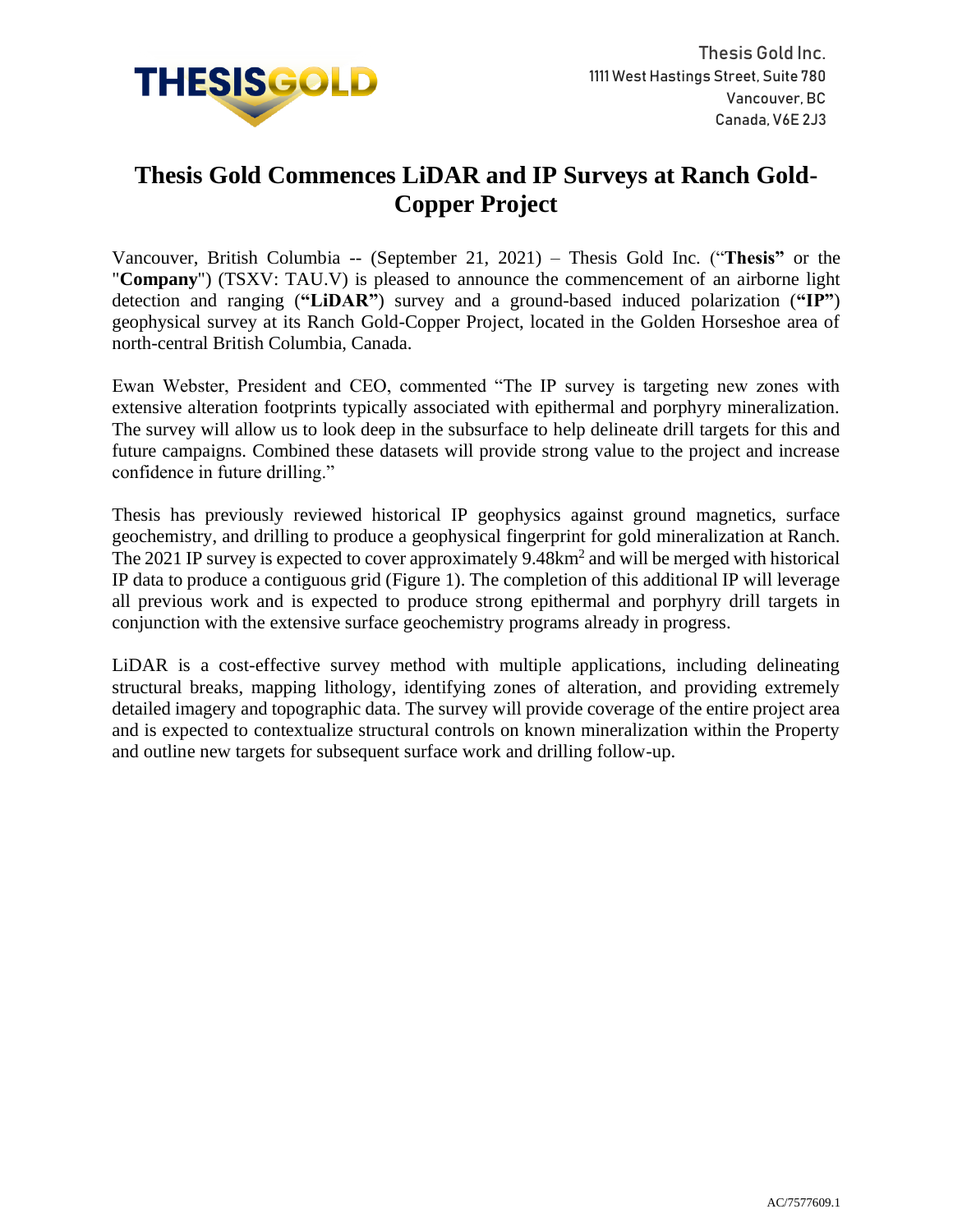



**Figure 1:** Historical IP (chargeability), 2021 IP areas, and 2021 alteration and structural mapping at Ranch.

- 2 -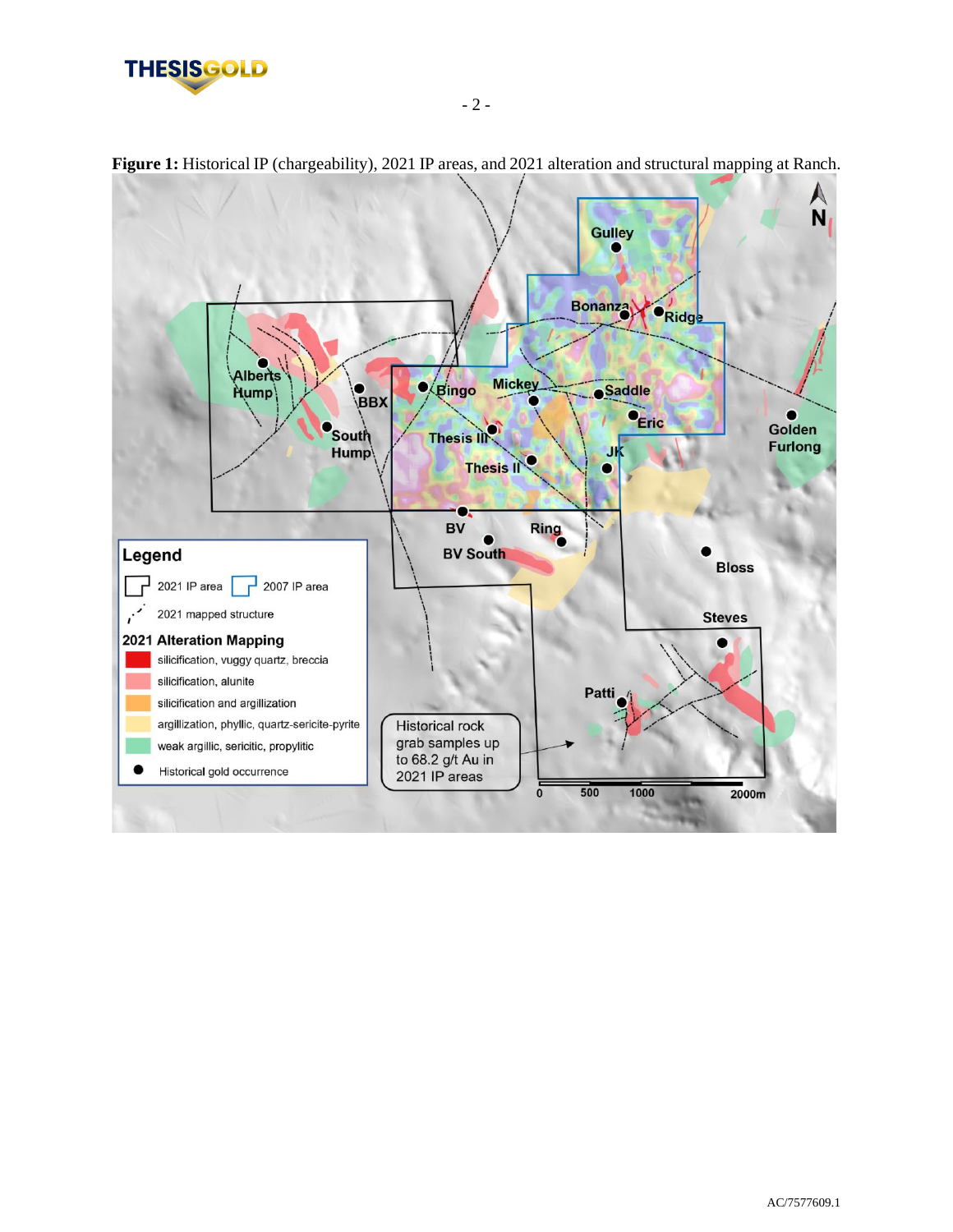

**Figure 2:** Photos of the ground-based induced polarization geophysical survey in progress. *Left:* DIAS32 Resistivity/IP System recorder. *Right:* Field technician installing a receiver electrode.



The technical content of this news release has been reviewed and approved by Michael Dufresne, M.Sc, P.Geol., P.Geo., a qualified person as defined by National Instrument 43-101.

On behalf of the Board of Directors **Thesis Gold Inc.**

*"Ewan Webster"*

Ewan Webster Ph.D., P.Geo. President, CEO and Director

## **About Thesis Gold Inc.**

Thesis Gold is a mineral exploration company focused on proving and developing the resource potential of the 17,832-hectare Ranch Gold Project located in the "Golden Horseshoe" area of northern British Columbia, approximately 300 km north of Smithers, B.C. For further details about the Ranch Gold Project, please refer to the Company's current geological Technical Report dated September 18, 2020 available under the Company's profile on SEDAR at www.sedar.com.